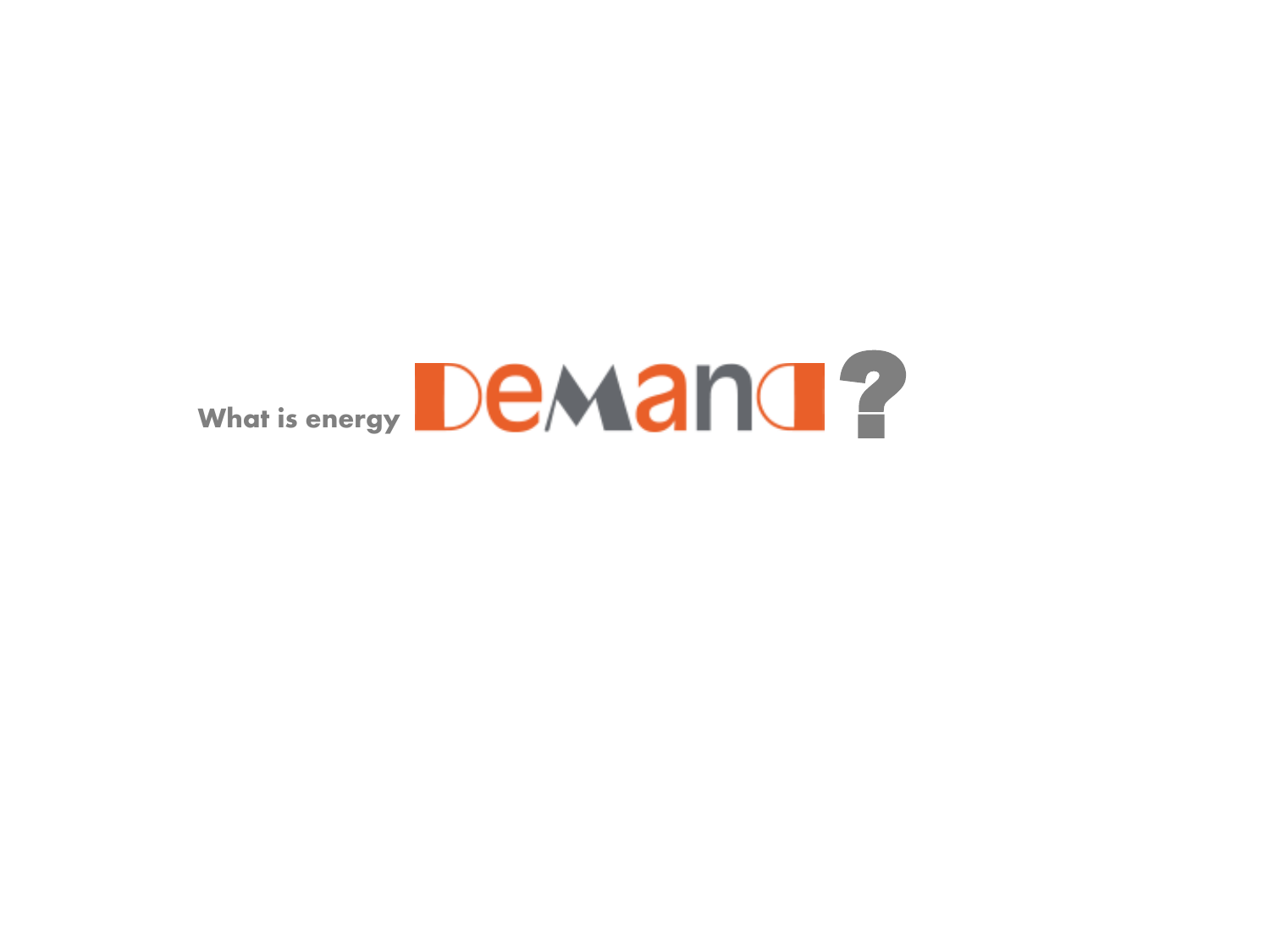### **Some people say energy demand is…**

#### **The same as energy consumption**

But does consumption equal demand? Are there some energy demands that are not being met? Is all consumption 'demanded'?

#### **Not energy supply**

Because there are different technologies involved – not power supply, but boilers, refrigerators, buildings, cars, bicycles etc.

**The energy required to deliver pre-defined services (heating, mobility etc.)** Demand is the 'need' which systems of supply (energy and transport infrastructures and technologies) are sized for and designed to meet. Innovations that increase efficiency reduce the amount of energy involved .



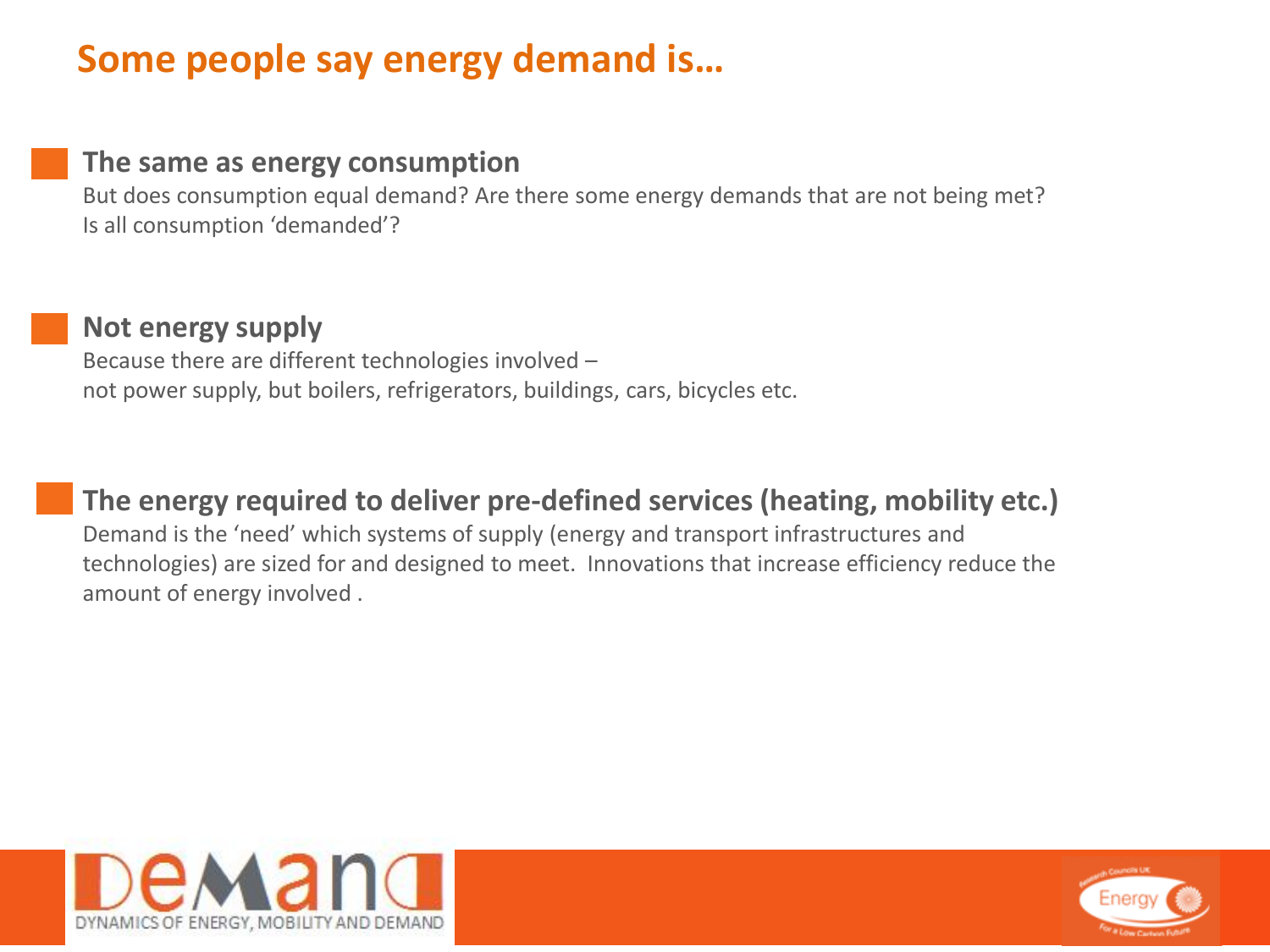## **Some people say energy demand is…**

#### **A resource that can be managed and manipulated**

For utilities – managing demand response to balance supply and demand: demand is a need to be met *and* something that can be turned up and down.

#### **The energy required to participate effectively in society**

Demand depends on the energy people need to get to work and school, to meet friends and family, to be warm and clean and to maintain an acceptable standard of living. Demand is a matter of normative judgement: what constitutes an acceptable standard of living and what are the energy requirements that follow?

#### **An outcome of the social, infrastructural and institutional ordering of what people do.**

Energy is used in accomplishing social practices at home, at work and in moving around (e.g. heating, commuting, laundering, cooling etc.). Social practices are not pre-given: they change at different rates and in different ways.

Social practices and related systems and infrastructures of provision constitute each other. Energy demand is consequence of these arrangements.



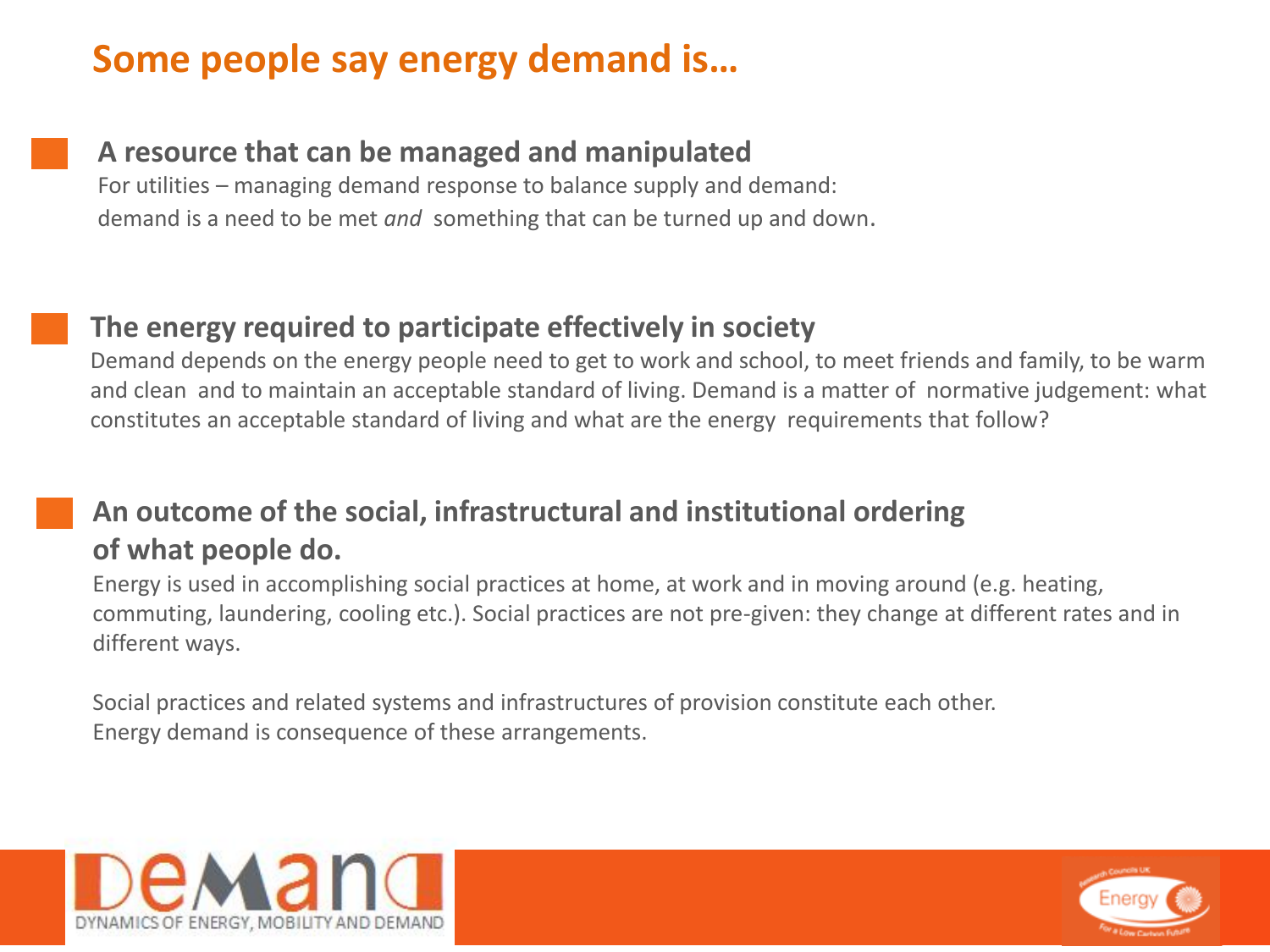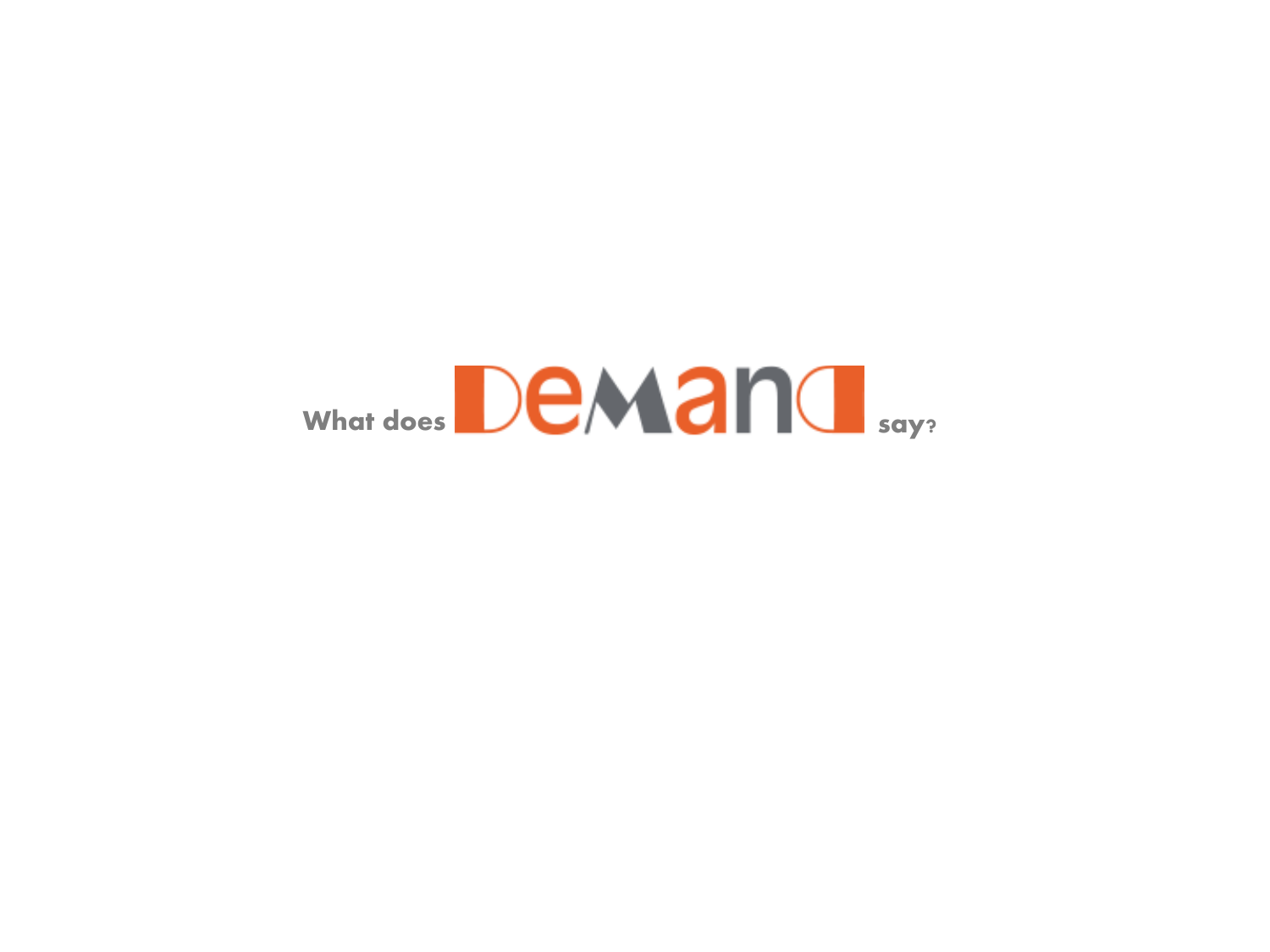# **Demand**

"Energy is not used for its own sake but as part of accomplishing social practices at home, at work and in moving around."

"Energy demand is an outcome of the social, infrastructural and institutional ordering of what people do."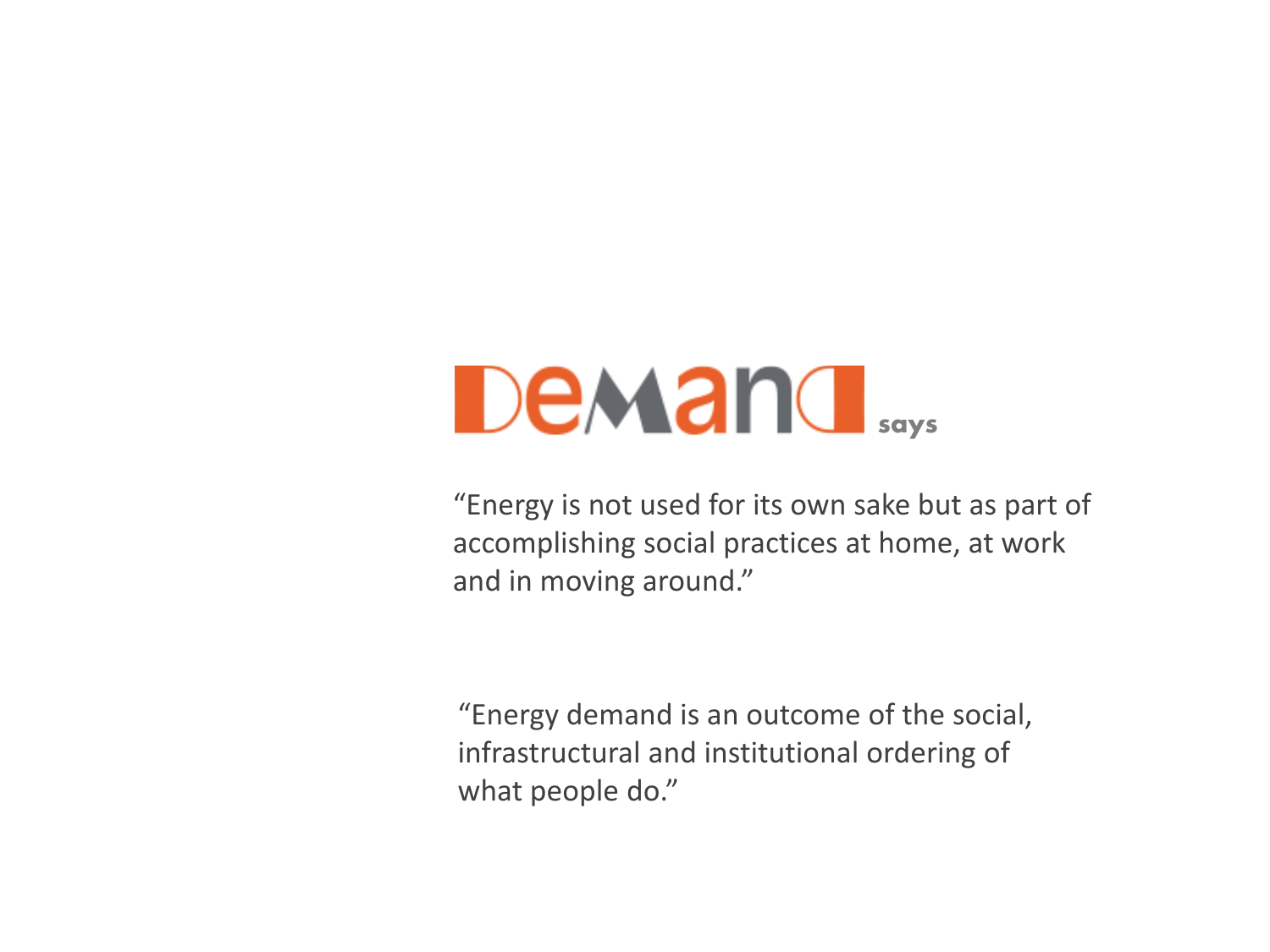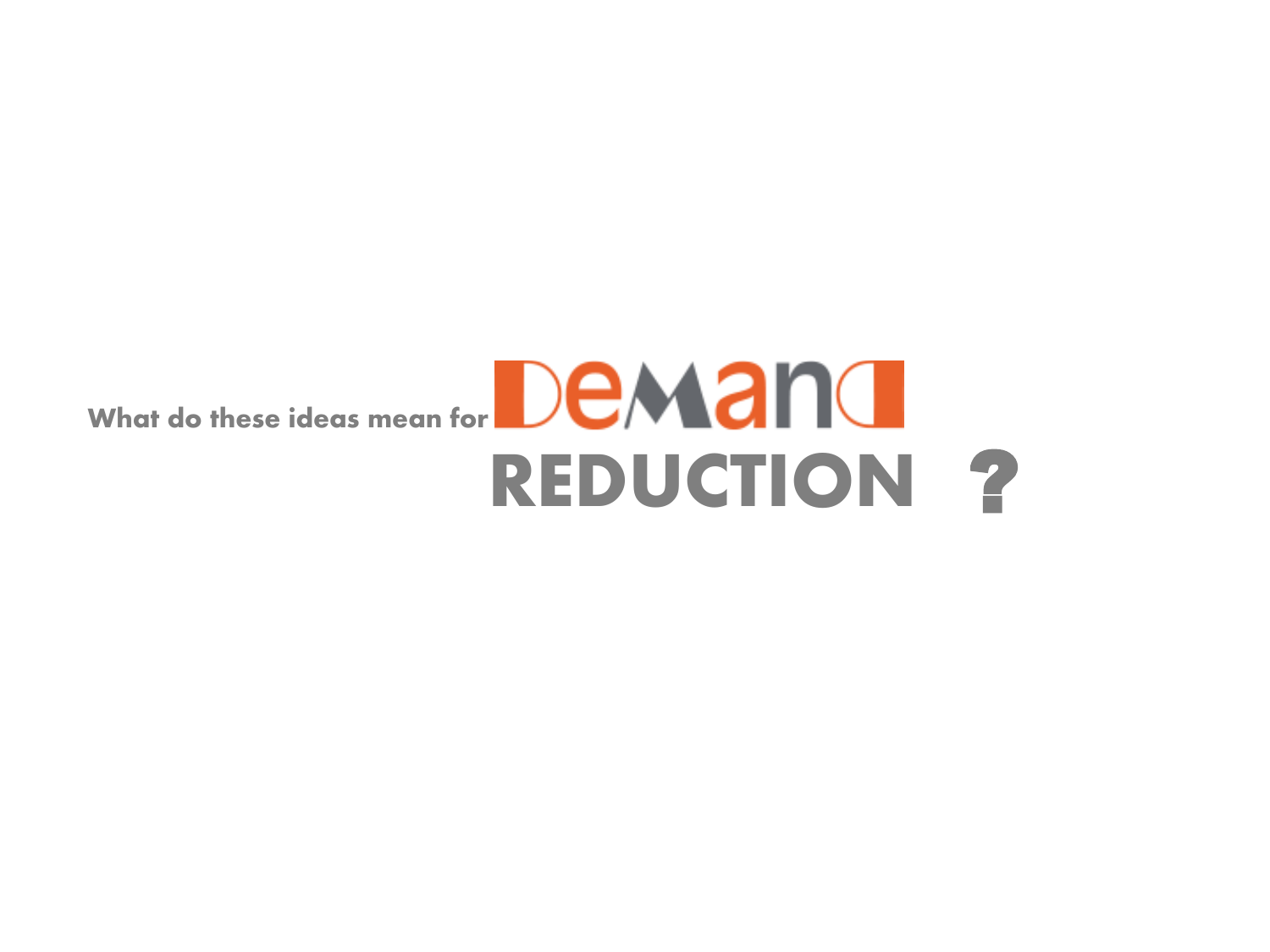The challenge is to maintain present ways of life but make related goods and services more efficient.

#### **DEMAND says**

Strategies to increase efficiency play out in a social world that is constantly on the move.

Future ways of life are unlikely to be the same as they are today.

#### **DEMAND reduction**

depends on understanding how enduses of energy are changing and how they can be modified and steered.

#### **DEMAND reduction**

depends on asking more fundamental questions about what energy is for.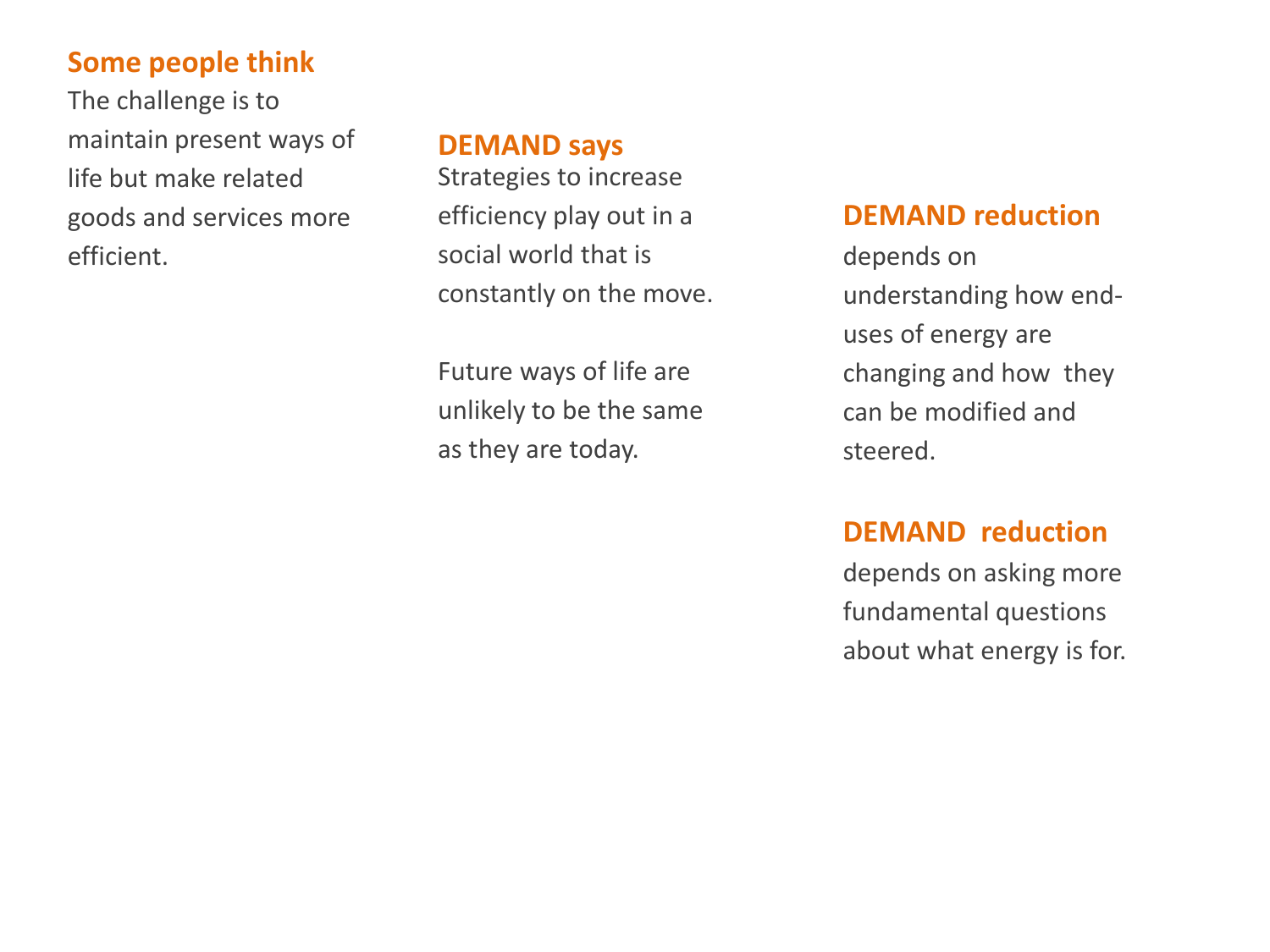Energy demand reduction depends on making technologies more efficient, and persuading people to adopt them.

#### **DEMAND says**

Technologies and infrastructures of supply are implicated in making and reproducing services and practices.

Efficient technologies can sustain social practices that call for high levels of energy demand.

#### **DEMAND reduction**

depends on reconfiguring services and social practices.

#### **DEMAND reduction**

depends on recognising that technologies and infrastructures do not simply meet existing needs: they shape future practices and the demands that follow.

-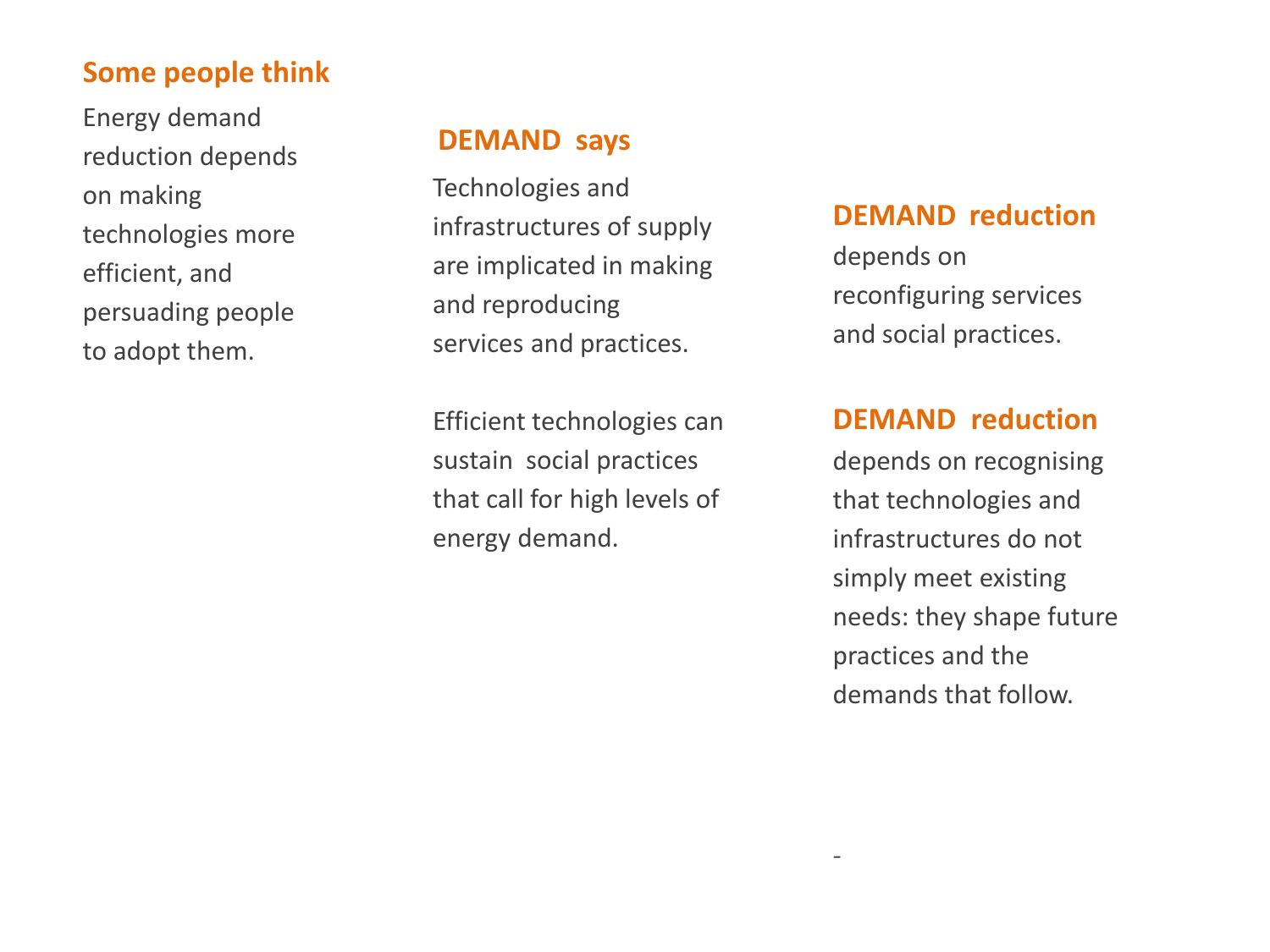Energy demand is something that can be turned up and down.

Some think demand is like a commodity that suppliers can manage.

#### **DEMAND says**

Patterns and peaks of energy demand reflect sequences and societal rhythms of practice across the day, the week and the year.

#### **DEMAND reduction**

at peak hours depends on understanding which practices occur at peak times, and why.

What are the forms of temporal fixity/flexibility associated with each?

#### **DEMAND reduction**

depends on modifying social and institutional rhythms.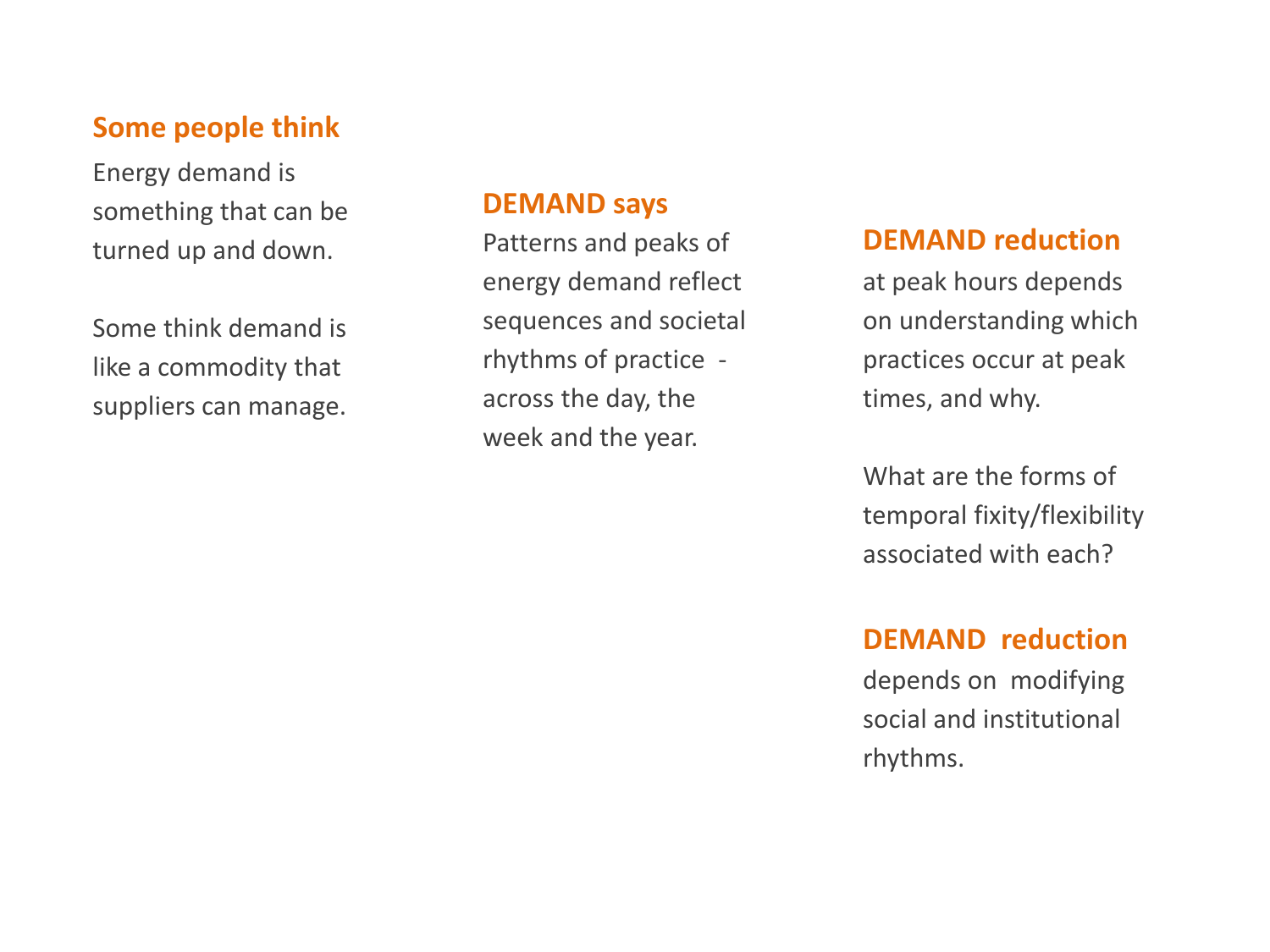The only policy relevant to energy demand reduction is energy policy.

#### **DEMAND says**

There are many areas of public policy that unknowingly impact on the range of social practices enacted in society, and hence on energy demand.

These include education, employment, business, health, planning and more.

#### **DEMAND reduction**

Depends on understanding the unintended consequences that 'non energy policies' have on what people do, and hence on energy demand.

#### **DEMAND reduction**

Depends on actively fostering new social arrangements and different ways of life.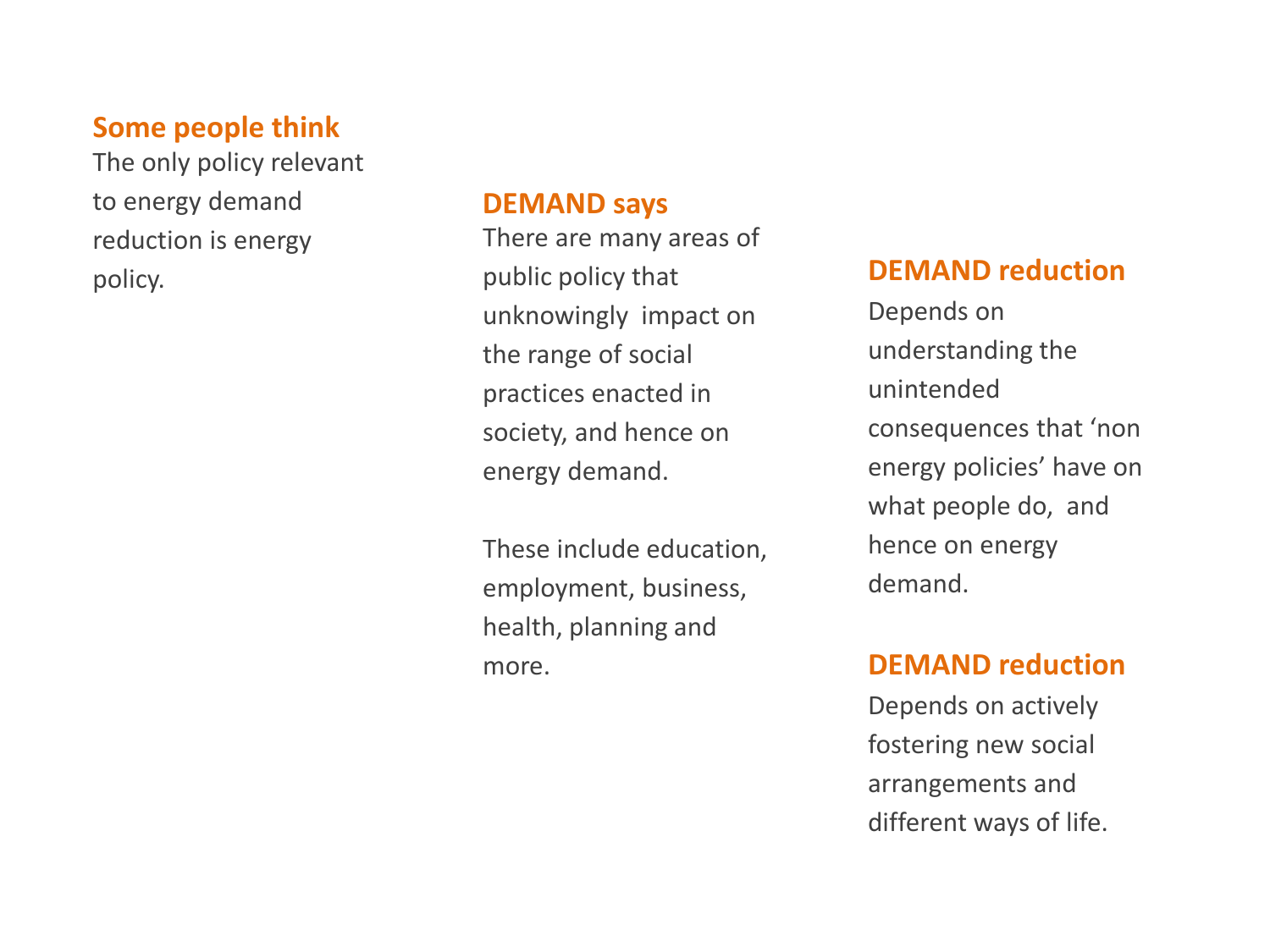Energy demand is about energy use in the home, or at work.

Or that it is about people driving cars. But…

#### **DEMAND says**

These are not totally separate 'domains'.

Different forms of energy demand intersect: they link together in the course of a day, and over peoples' lives.

#### **DEMAND reduction**

depends on combining expertise from traditionally separate areas – including transport and buildings.